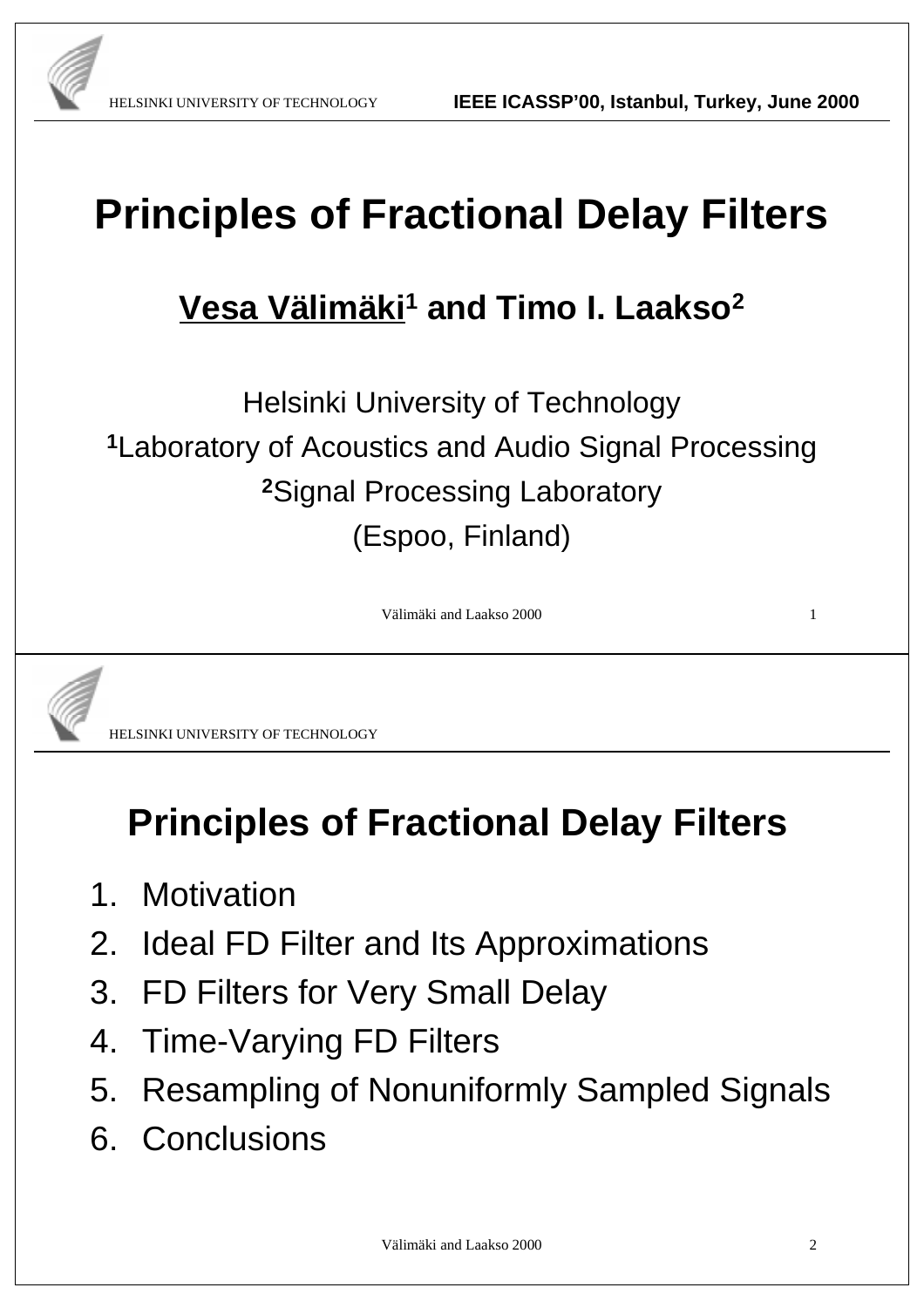

### **1. Motivation: The Importance of Sampling at the Right Time**

#### **a) Uniform sampling problems**

- Fine-tune sampling rate and/or instant
- **1) Constant delay**: accurate time delays
- **2) Time-varying delay**: resampling on a nonuniform grid

#### **b) Nonuniform sampling problems**

- Sampling instants determined, e.g., by physical constraints
- Resample on a uniform grid

Välimäki and Laakso 2000 3



HELSINKI UNIVERSITY OF TECHNOLOGY

# **1. Motivation: Many Applications (2)**

- Sampling rate conversion
	- Especially conversion between incommensurate rates, e.g., between standard audio sample rates 48 and 44.1 kHz
- Music synthesis using digital waveguides
	- Comb filters using fractional-length delay lines
- Doppler effect in virtual reality
- Synchronization of digital modems
- Speech coding and synthesis
- Beamforming
- etc.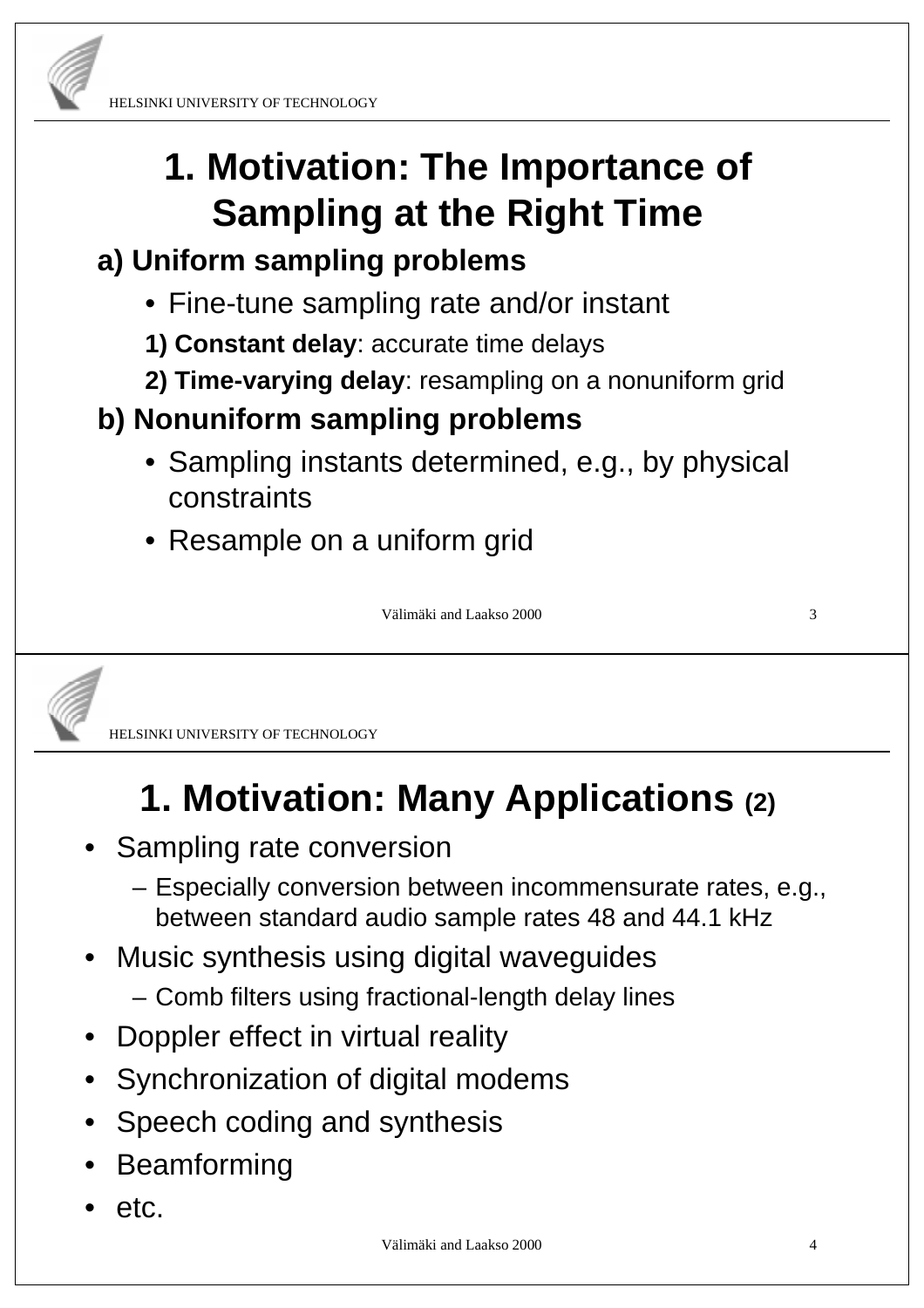

HELSINKI UNIVERSITY OF TECHNOLOGY

### **2. Ideal FD Filter and Approximations**

- FD filter = digital version of a continuous time delay
- An ideal lowpass filter with a time shift: Impulse response is a sampled and shifted **sinc function**:

 $sinc(n - D) = sin[p(n - D)]/p(n - D)$ 

where  $n$  is the time index;  $D$  is delay in samples

Välimäki and Laakso 2000 5



HELSINKI UNIVERSITY OF TECHNOLOGY

#### **2. Ideal FD Filter and Approximations (2)**



When D integer:

Sampled at zerocrossings

(no fractional delay)

When *D* non-integer:

#### **Sampled between zero-crossings**

 $\Rightarrow$  Infinite-length impulse response

Välimäki and Laakso 2000 6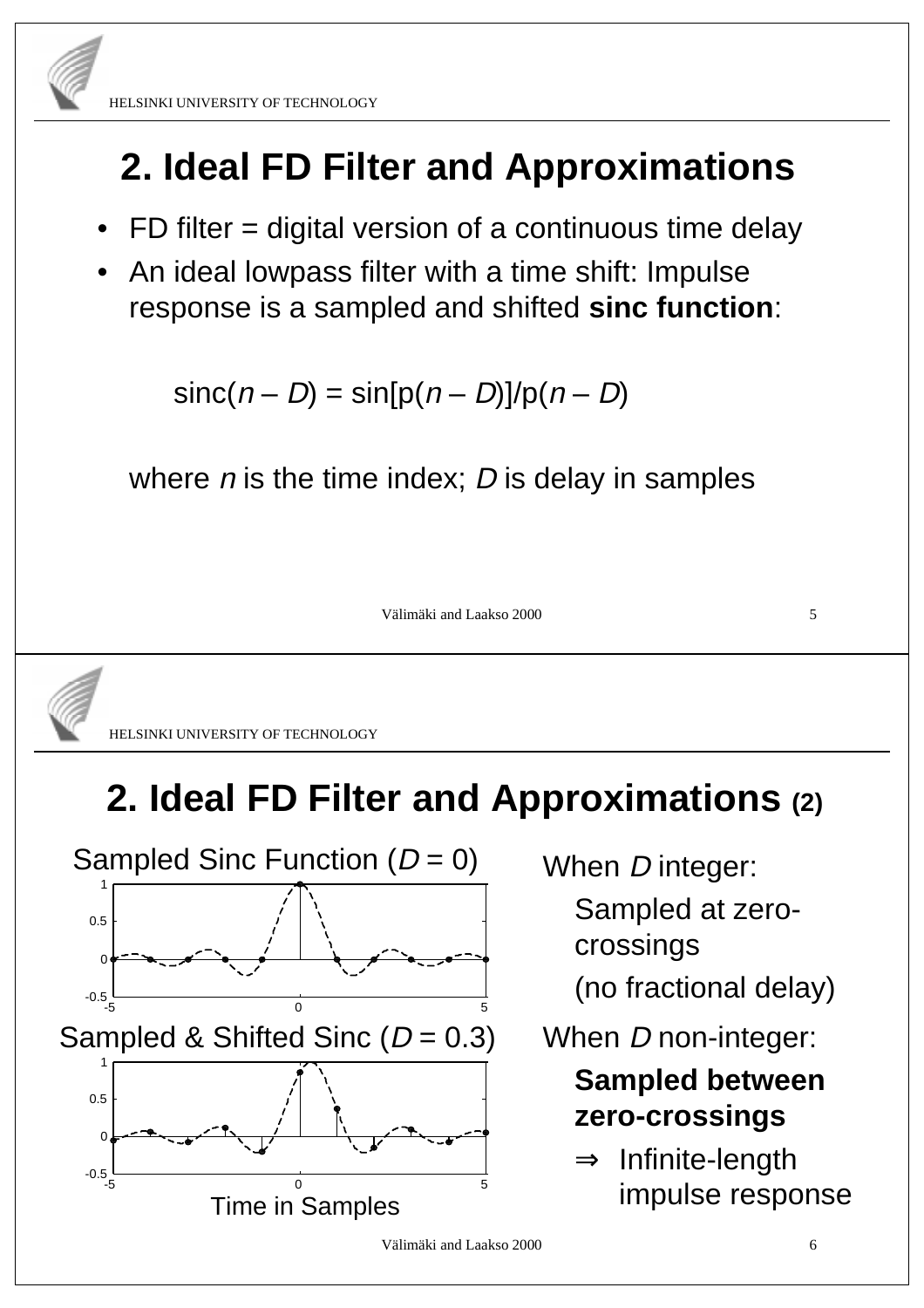

# **2. FIR FD Approximations**

- FD must be approximated using FIR or IIR filters (see, e.g., Laakso et al., IEEE SP Magazine, 1996)
- FIR FD filters have **asymmetric impulse response** but they aim at having linear phase
- Approximation of complex-valued frequency response (magnitude and phase)
	- $\Rightarrow$  traditional linear-phase methods not applicable
- Most popular technique: **Lagrange interpolation**

Välimäki and Laakso 2000 *7* 



HELSINKI UNIVERSITY OF TECHNOLOGY

# **2. Lagrange Interpolation**

- Polynomial curve fitting  $=$  max. flat approximation
- Closed-form formula for coefficients:

$$
h(n) = \prod_{\substack{k=0 \ k \neq n}}^{N} \frac{D-k}{n-k}
$$
 for  $n = 0, 1, 2, ..., N$ 

where  $D$  is delay and  $N$  is the filter order

- Linear interpolation is obtained with  $N = 1$ :  $h(0) = 1 - D$ ,  $h(1) = D$
- Good approximation at low frequencies only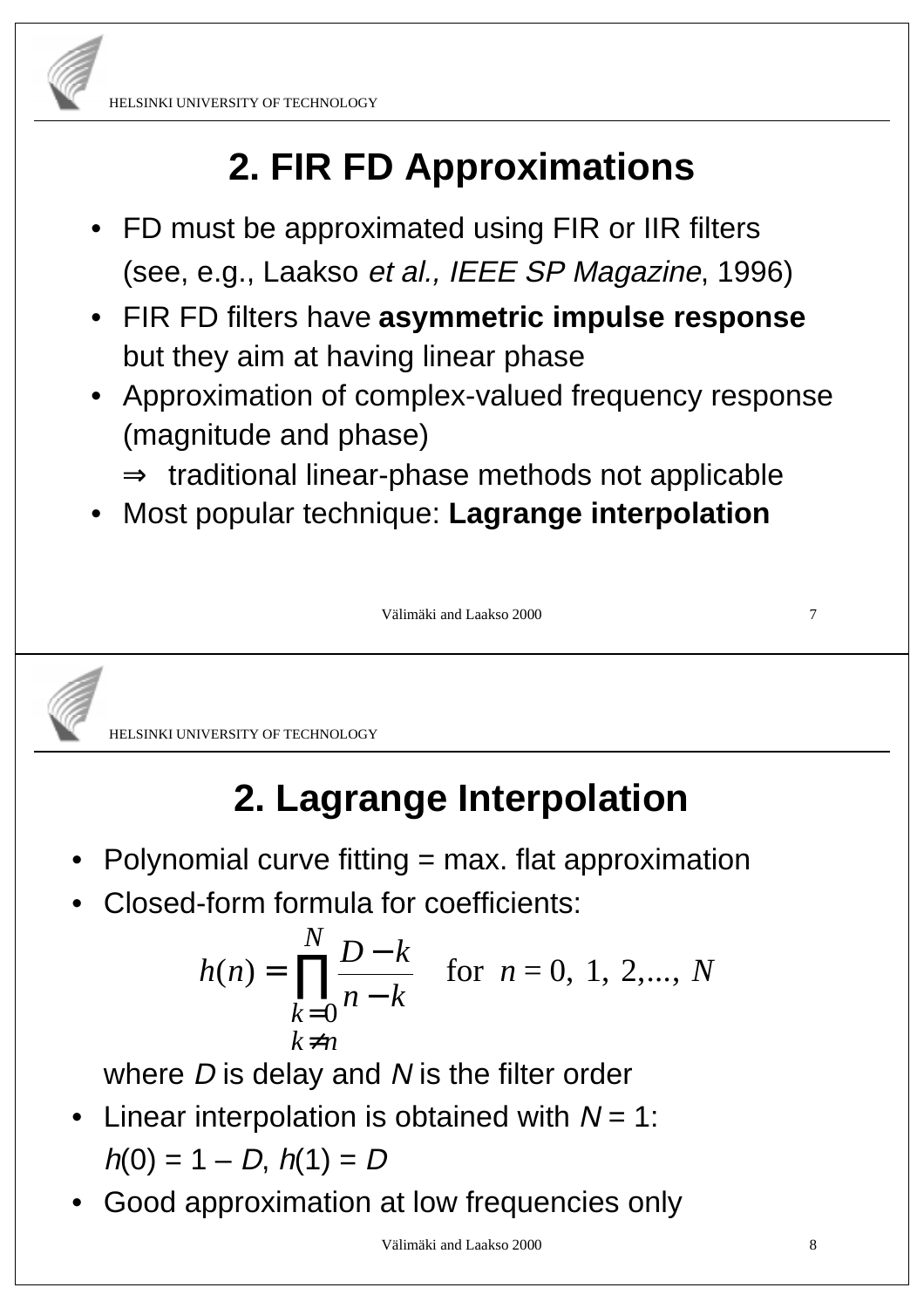# **2. IIR FD approximations**

- Allpass filters are well suited to FD approximations, since their magnitude response is exactly flat
- The easiest choice is the **Thiran allpass filter** (Fettweis, 1972):

$$
a_k = (-1)^k {N \choose k} \prod_{n=0}^N \frac{D - N + n}{D - N + k + n}
$$

for 
$$
n = 0, 1, 2, ..., N
$$

Close relative to Lagrange: Max. flat approximation at 0 Hz





HELSINKI UNIVERSITY OF TECHNOLOGY

# **3. FD Filters for Very Small Delays**

Välimäki and Laakso 2000

- Very small delays required, e.g., in feedback loops and control applications
	- We consider the case of  $D < 1$
- There is always inherent delay in good-quality FD filters
	- Total delay about N/2 for FIR and about N for allpass filters
	- Allpass FD filters are stable only for  $D > N 1$
- Thiran all-pole filter (Thiran, 1971) provides small delay – Lowpass-type magnitude response cannot be controlled
- FIR filters can approximate small delays but the quality gets low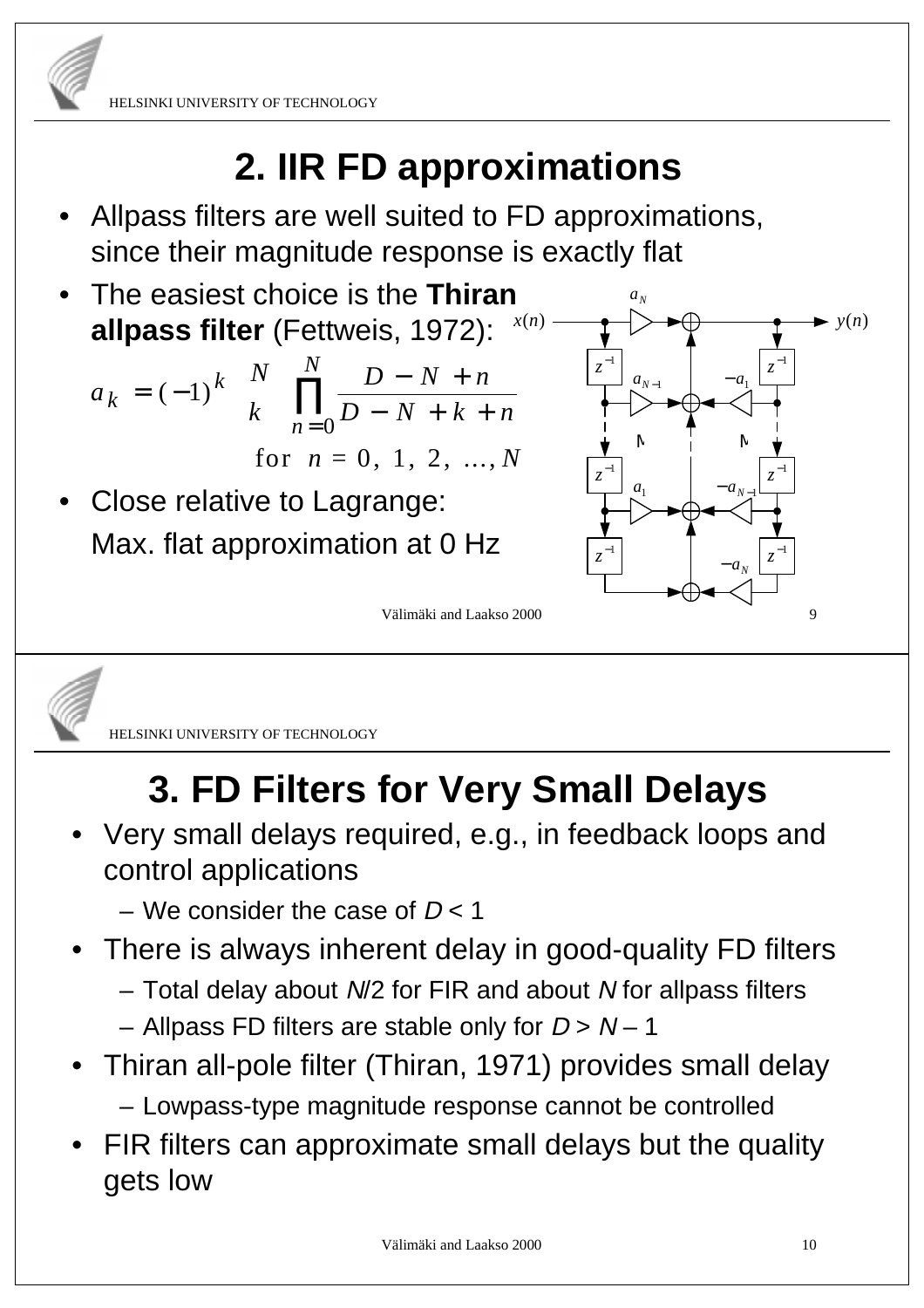

# **3. FD Filters for Very Small Delays (2)**

Comparison of various FD filters for a delay  $D = 0.5$ 





HELSINKI UNIVERSITY OF TECHNOLOGY

# **4. Time-Varying FD Filters**

- Many applications need tunable FD filters
- Three principles to change the coefficients:
	- 1) Recomputing of coefficients
	- 2) Table lookup
	- 3) Polynomial approximation of coefficients
		- Farrow structure (Farrow, 1988)
- FIR filters better suited to TV filtering than IIR filters
	- Time-varying recursive filters suffer from **transients** (we proposed a solution at ICASSP'98; see also IEEE Trans. SP, Dec. 1998)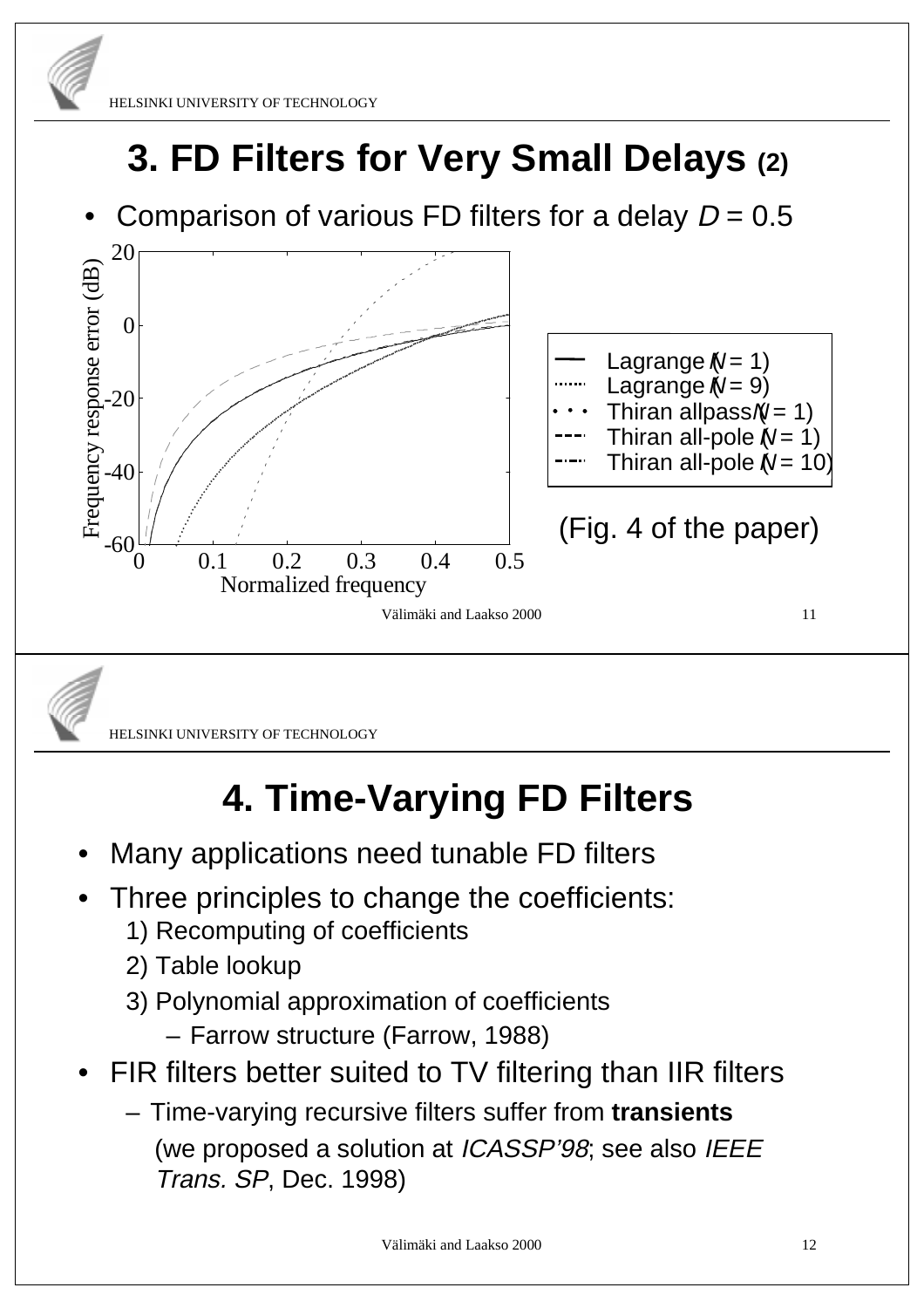

### **4. Time-Varying FD Filters (2)**

- Farrow (1988) structure for FIR FD filters
	- Direct control of filter properties by delay parameter D



- **Polynomial interpolation filters** can be directly implemented
- Vesma and Saramäki (1996) have proposed a modified Farrow structure and general methods to design the filters  $C_k(z)$

```
Välimäki and Laakso 2000 13
```


HELSINKI UNIVERSITY OF TECHNOLOGY

#### **5. Polynomial Resampling of Nonuniformly Sampled Signals**

- When sampling is nonuniform and sampling instants are known accurately, uniform resampling is possible
	- Problem: traditional sinc series LS fitting computationally intensive and numerically problematic
- Alternative: **polynomial signal model** for smooth (lowfrequency) signals
	- Extension of nonuniform Lagrange interpolation
	- Suppress noise also instead of exact reconstruction
	- See: Laakso et al., Signal Processing, vol. 80, no. 4, 2000